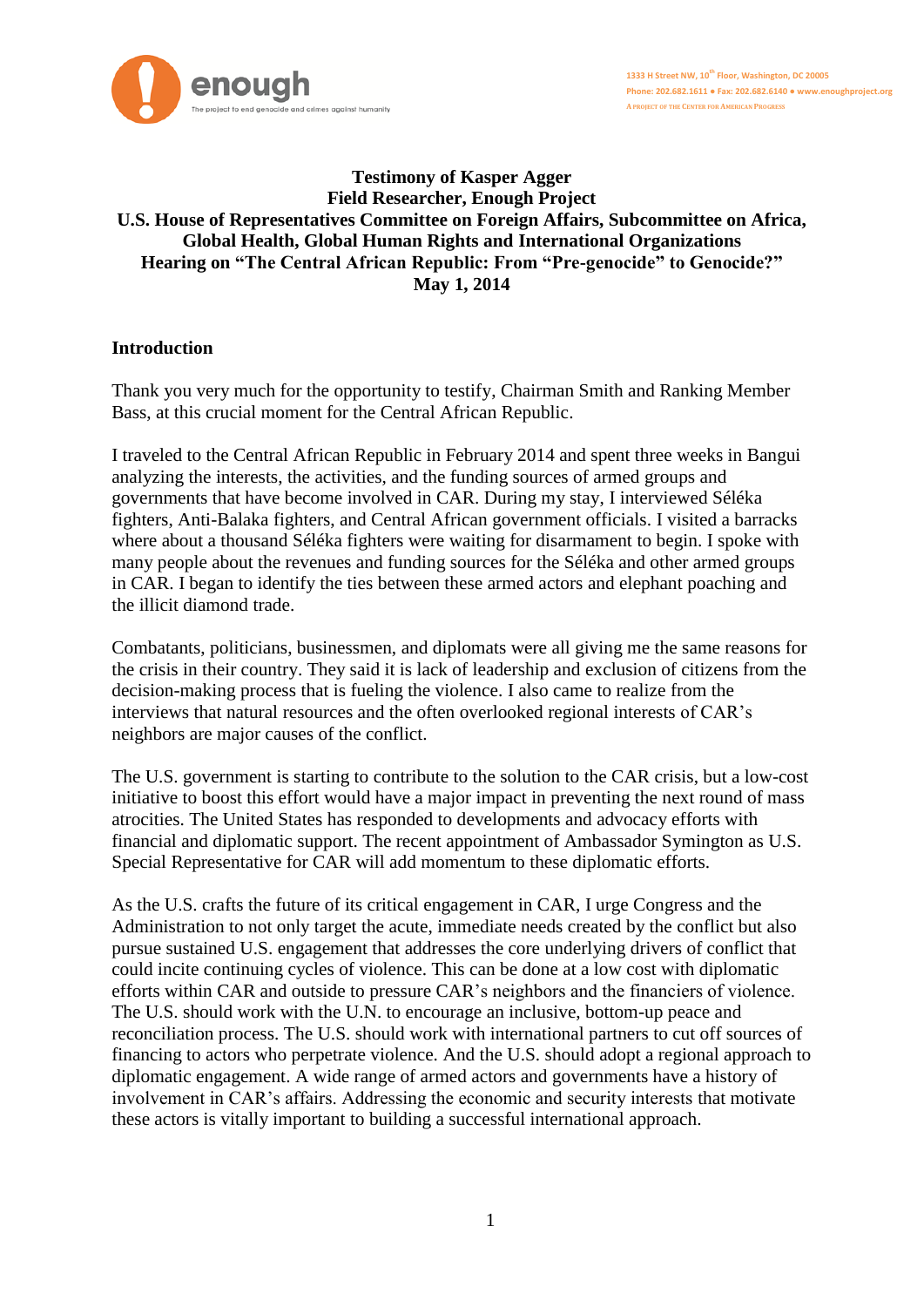

# **The need for an inclusive peace process**

CAR has been on a downward development spiral since its independence in 1960 from France. It has experienced five military coups and ranks 180 out of 186 countries on the U.N. Human Development Index. Previous leaders of CAR, including former President François Bozizé, monopolized power and turned the country into a profitable venture for family and personal friends, while the population suffered. CAR has never addressed its troubled past, and former leaders enjoy impunity. In the past 12 months, however, CAR has experienced unprecedented levels of violence and mass killings of thousands of civilians. Roughly one million people, a quarter of the population, have been displaced. The Central African state has come close to a complete standstill and lacks a functioning army, police force, and justice system. When I visited, I saw that the political process has stalled, and the transitional government has very little leverage over those who carry arms and kill.

The decentralized nature of the conflict in CAR, the profusion of different actors, and the lack of a central command for many armed groups, all mean that the nation requires a bottom-up peace approach that addresses armed groups through local negotiations. Central Africans cannot wait for a ceasefire; they need a political reconciliation process to begin immediately at the local level. The U.S. can, through the leadership of Special Representative Symington, work alongside a diverse group of CAR leaders and the international community to begin building such a process immediately. Top-down negotiations among leaders of armed factions and political elites in Bangui will not break the political deadlock and end the violence—because those leaders cannot control the myriad armed groups. National and locallevel dialogues must instead prominently feature the voices of civil society actors, including women, traditional leaders, religious figures, and youth.

# **Drivers of violence: Diamonds and poaching**

What appears on the surface as religious violence between Muslim Séléka rebels and Christian Anti-Balaka militias actually goes much deeper. In speaking with many of these combatants, I found that both Séléka and Anti-Balaka fighters are actually united less by religion than by socio-economic and political grievances. These groups have been marginalized for decades by political leaders. Many are motivated by revenge for past grievances, the need for self-defense, and the promise of economic gains. These Central African fighters and their allies are part of a broader regional and international conflict system in which outside countries and armed groups pursue state control, natural resources, economic gains, and influence in Central Africa. Sustained regional U.S. diplomatic engagement that recognizes and addresses the interests of these many actors, and that targets the illicit sources of financing for violent actors, can directly contribute to sustainable peace in the Central African Republic.

My research on the economic drivers of conflict in the Central African Republic, published today, documents the alliances, rivalries, and motivating interests between senior Séléka leaders and the Chadian and Sudanese governments. It identifies the alliances between senior Séléka leaders and Janjaweed fighters, elephant poachers, and mercenaries from Chad and Sudan. It specifies the resource-rich areas in CAR that are controlled by Anti-Balaka fighters. It describes areas in northeastern provinces near the border with Chad and Sudan that are rich in diamonds and gold and are controlled by Séléka fighters and leaders--including the former CAR president Michel Djotodia, among others. One diamond trader in Bangui told me,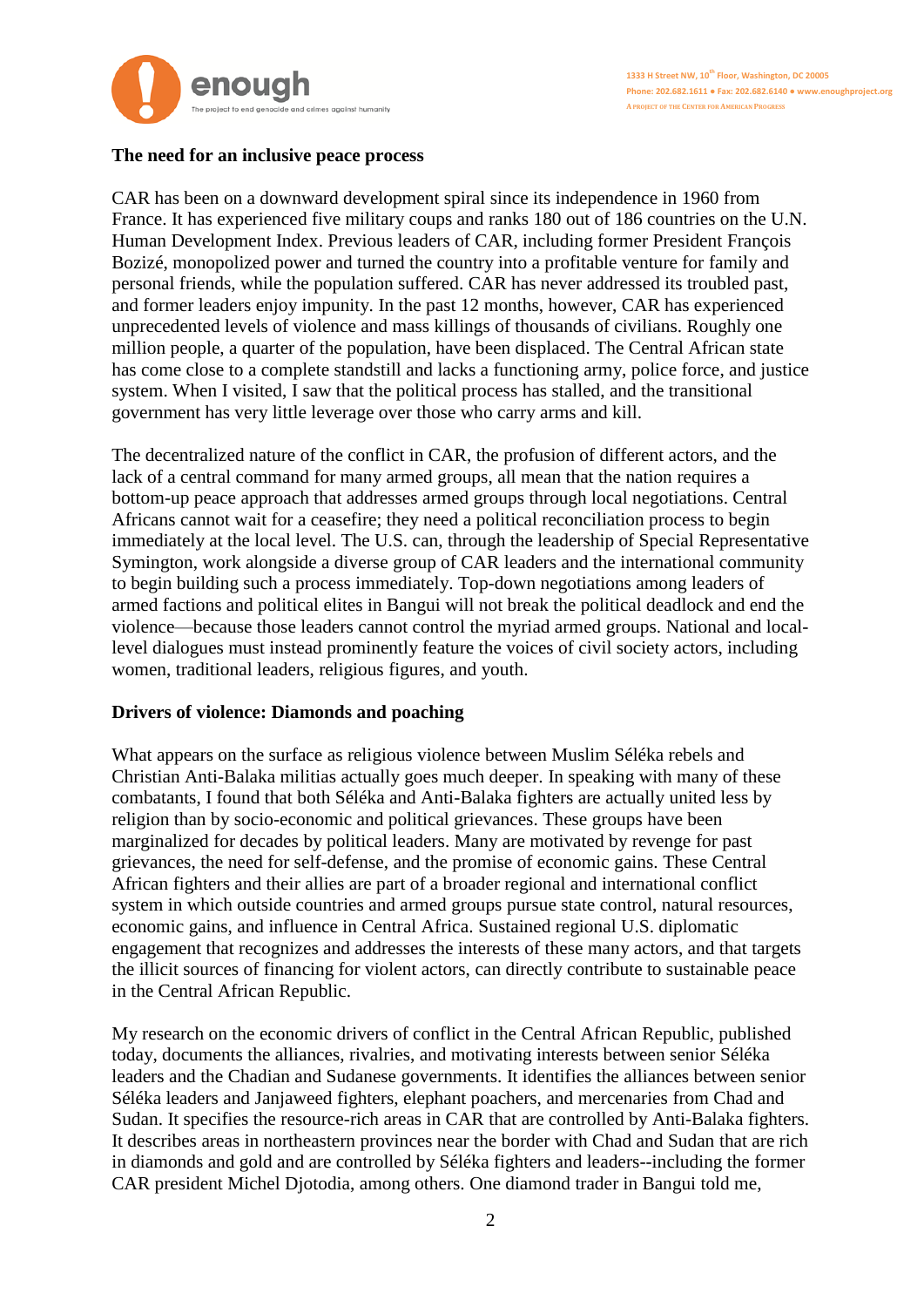

"Séléka needed cash to pay soldiers, to buy food for the soldiers, to get petrol for their vehicles, and to buy arms. The diamond trade helped them to get some of that cash."<sup>1</sup> Seniorlevel Séléka members and their associates sell diamonds to local traders in CAR or to sellers in Chad, Sudan, Cameroon, and the DRC. Some traders in Bangui claim that considerable amounts of the Séléka diamonds go through South Darfur. 2 The traders and intermediaries then bring the diamonds to trade hubs in South Africa, Belgium, India, Saudi Arabia, Qatar, and the United Arab Emirates. 3

The findings from my trip also identify the national parks in CAR where mass elephant poaching was ordered or condoned by Séléka leaders as a form of payment for foreign mercenaries. Park rangers from CAR's two northern national parks, Bamingui-Bangoran and Manovo-Gounda Saint Floris, told me, for example, that a group of 70 to 75 Séléka fighters, including former park rangers, attacked the ranger post in Sangba on December 12, 2012. They looted pickup trucks and obtained 24 AK-47 machine guns.<sup>4</sup> The Séléka returned to the area in February 2013 and killed a group of 12 fully grown elephants that had regularly visited areas around the ranger camp.<sup>5</sup> Séléka forces were also responsible for the slaughter of at least 25 elephants in May 2013 at the Dzanga-Sangha Reserve<sup>6</sup> and for the killing of an unknown number of elephants close to Yaloke in February 2013.<sup>7</sup> One interviewee told me that Sudanese poachers supported the Séléka groups by providing weapons and then went to Dzanga-Sangha and Yaloke to kill elephants as payment for their support.<sup>8</sup>

### **Regional approaches to diplomatic engagement**

The connection between natural resources and conflict in CAR became more clear to me as I analyzed the history of security and natural resource-related interests of neighboring countries as well as China, with oil exploration agreements, South Africa, with oil and diamond interests, and France. CAR's northern neighbor, Chad, has particularly keen security and economic interests tied to the Salamat and Doseo oil reserves along the border with CAR. Chadian President Idriss Déby depends heavily on revenues from oil to maintain patronage relationships. He seeks a situation in CAR that denies his opposition a safe haven and allows Chad to retain access to the oil basins on the border, which would decline if CAR began extracting oil.<sup>9</sup> CAR's state fragility and leadership changes affect the Chadian government's calculations about its security. Any developments with exploration or drilling rights could shift alliances among leaders and again destabilize CAR and Chad.

Revenues from oil exploration, diamonds, elephant poaching, and endemic looting in CAR, are directly tied to actors with histories of violence and significant human rights abuses. Investigating these supply chains, identifying the actors who profit from the illicit trade in natural resources, cutting off the financial resources of those who perpetrate violence, and promoting accountability for violence and economic critical activity is crucial.

Congress can help. Congress should urge the Administration to take action on blood diamonds from CAR. The United States and China, as current chair of the Kimberley Process, should work with the Kimberley Process to send review missions to the United Arab Emirates, Belgium, and India to investigate the smuggling of conflict diamonds from CAR. Dubai has not had a Review Mission since 2008 despite numerous reports that diamonds are smuggled through its markets. Review missions and investigations in international diamond trading hubs like that in Dubai could tighten controls and identify individuals and companies against whom the United States and the United Nations could issue targeted sanctions. The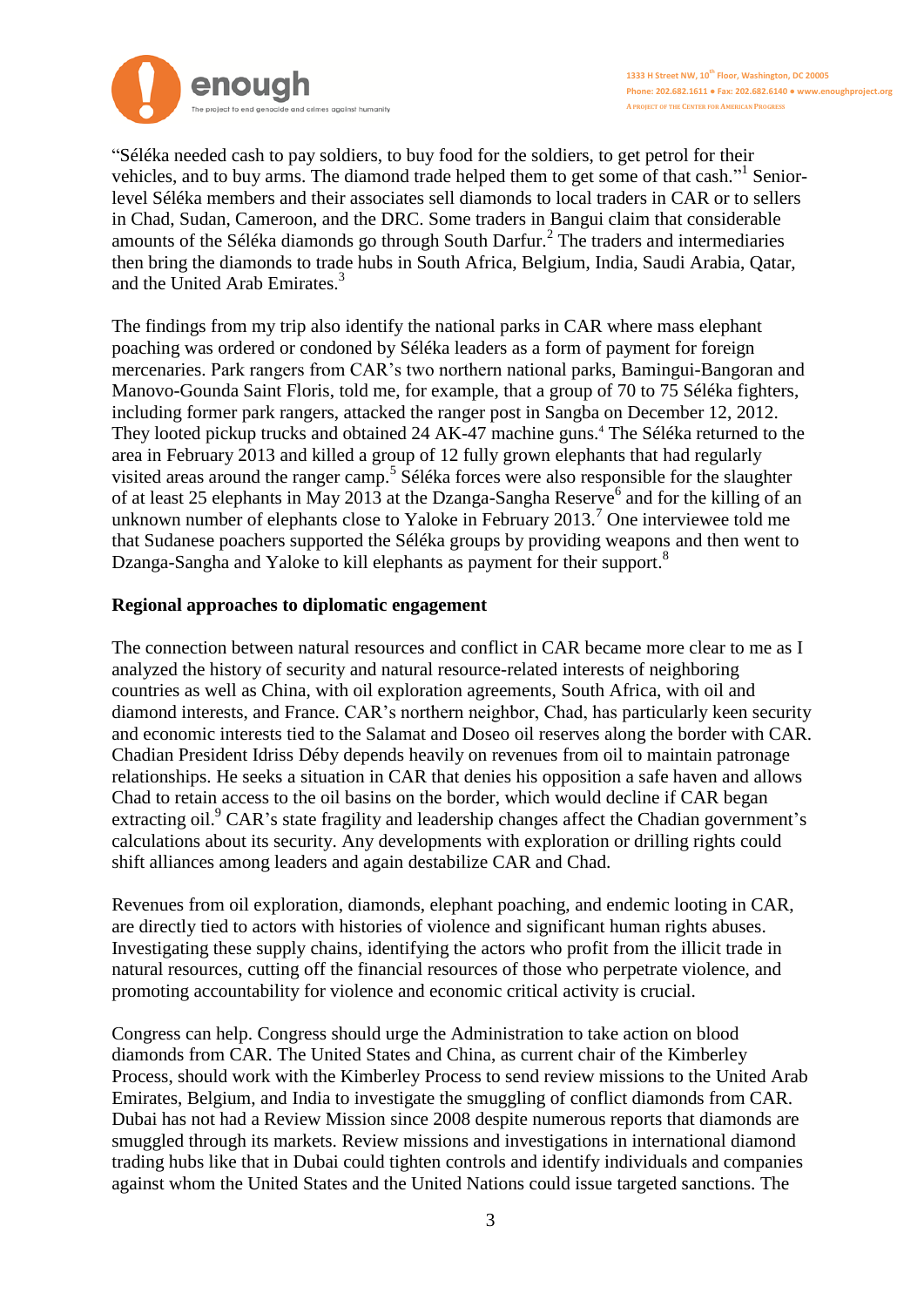

U.S. should also support the U.N. Panel of Experts on CAR and the U.N.-appointed Commission of Inquiry on CAR as they coordinate their efforts to investigate and document economic criminal activity. The U.S. should support efforts by the International Criminal Court in efforts to investigate those most responsible for the violence in CAR, including those involved in sexual violence and economic criminal activity.

CAR's rich natural resources and fragile state institutions have for decades attracted many actors who seek to profit from and also fuel violence that has killed, wounded, and displaced millions. There is an urgent need to recognize the regional implications of these dynamics and the interests of the many transnational actors involved in the illicit trade of natural resources. If U.S. policymakers are able to identify these interests and adopt a regional approach to the diplomatic strategy in CAR, they can play a vital role in the effort to cut off the revenues of violent actors.

# **Diplomatic engagement and presence**

Sustained engagement in any troubled context requires a diplomatic presence that is subject to local security conditions. Discussions about balancing these needs with security for those on the frontlines of foreign service have sparked bitter debates. Some of the most eloquent appeals for expanded diplomatic presence, however, have come from American service officers themselves. I recognize these sensitivities and stand with those who advocate for the reopening of the U.S. Embassy in Bangui, if security conditions allow.

Addressing the acute, immediate needs in CAR, targeting the core drivers of violence, and understanding the interests and revenue sources of mercurial actors with fluid alliances requires sustained on-the-ground diplomatic engagement with a regional perspective and approach. Histories and relationships matter. The deft, skillful, persistent diplomacy by Americans, with Ambassador Symington in the lead, can have a significant and lasting impact in shaping the incentives of those who foment violence.

#### **Recommendations**

- **Congress should urge the United Nations to deploy experienced mediators to work with U.S. Special Representative Symington and a diverse group of CAR leaders to spur a bottom-up peace process for CAR.**
- **The Administration should call on the International Criminal Court to prioritize investigations and prosecute those most responsible for the violence in CAR, including those involved in sexual violence and economic criminal activity.**
- **The Administration should work with the African Union to appoint a special envoy to address transnational security and economic matters that involve CAR, Sudan, and Chad.**
- **Congress and the Administration should urge the African Union and United Nations to mediate negotiations between the governments of Chad and CAR on a bilateral agreement for the exploration of the cross-border oilfields between the two states.**